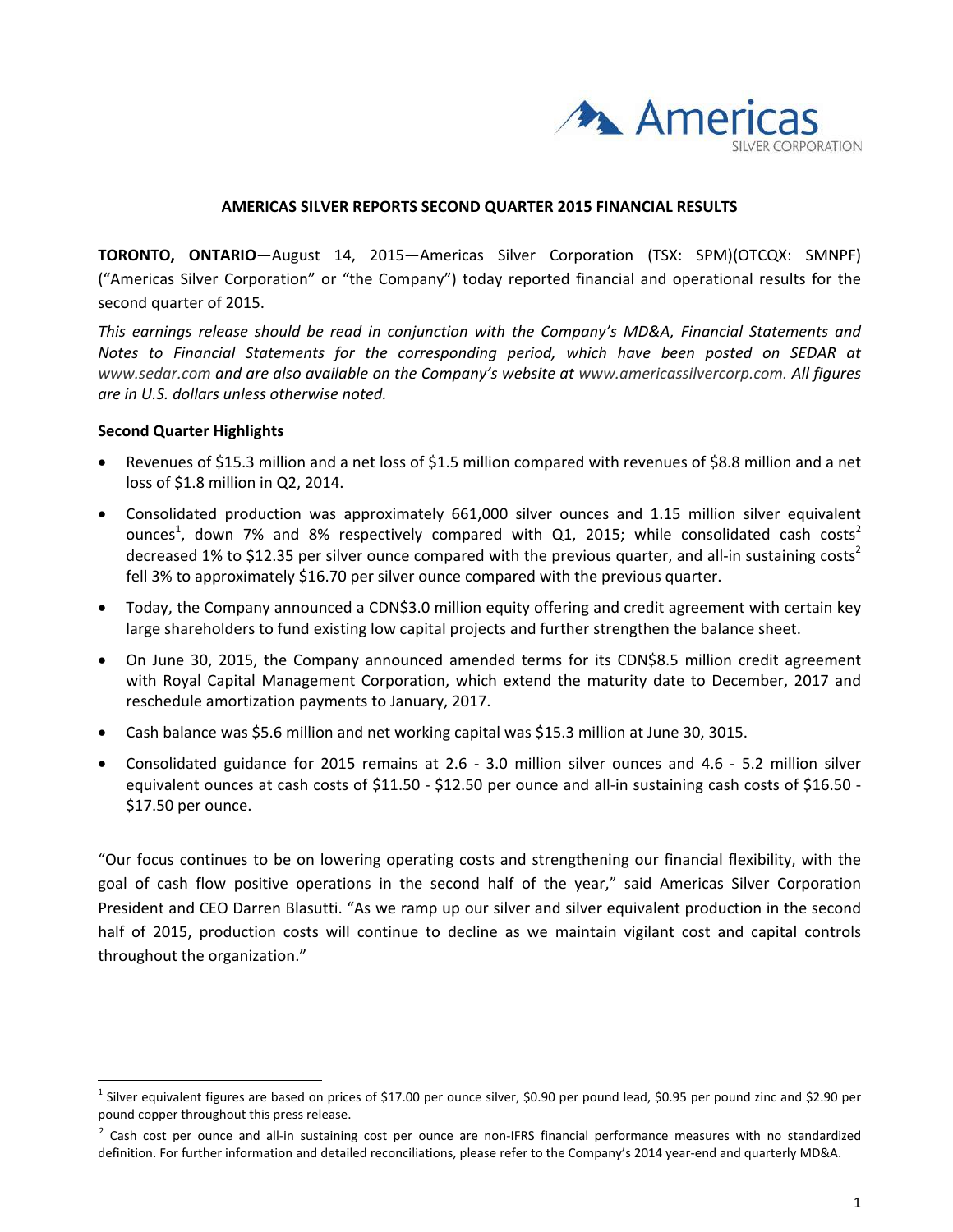## **Consolidated Production and Operating Costs**

As reported in the July 23, 2015 press release, consolidated silver production was 661,393 ounces for the second quarter of 2015, a decrease of 7% over the previous quarter and 21% year-over-year. Silver equivalent production was approximately 1.15 million ounces, down 8% over the previous quarter and 6% year‐over‐year, with grade down 1% compared with Q1, 2015 and 10% year‐over‐year. Lead production fell 1% compared with Q1, 2015 and increased 35% year‐over‐year. Lower production can primarily be attributed to hoist issues at the Galena Complex which are expected to be resolved in the third quarter.

Consolidated cash costs fell 1% to \$12.35 per silver ounce compared with the prior quarter and rose 6% year‐ over‐year; while all‐in sustaining costs dropped 3% to \$16.70 per silver ounce compared with Q1, 2015 and 8% year-over-year. Cash costs and all-in sustaining costs remained within the Company's projected annual guidance of \$11.50‐\$12.50 per silver ounce and \$16.50‐\$17.50 per silver ounce respectively. These costs are expected to fall as silver‐lead production from the Galena Complex returns to normal in the third quarter.

A net loss of \$1.5 million was recorded for the quarter, compared with a net loss of \$1.8 million for the second quarter of 2014. The decrease was primarily attributable to higher net profit on commodity sales, lower depletion and amortization, and higher income tax recovery, partially offset by higher care and maintenance, corporate, general and administrative expenses and exploration costs.

| Table 1<br><b>Consolidated Production Details</b>         |             |             |  |
|-----------------------------------------------------------|-------------|-------------|--|
|                                                           | Q2 2015     | Q2 2014     |  |
| Total Ore Processed (tonnes milled)                       | 158,395     | 176,019     |  |
| Silver produced (ounces)                                  | 661,393     | 837,461     |  |
| Zinc produced (pounds)                                    | 2,692,214   | 3,478,500   |  |
| Lead produced (pounds)                                    | 4,618,754   | 3,428,948   |  |
| Copper produced (pounds)                                  | 541,691     | 472,215     |  |
| Silver Equivalent produced (ounces) <sup>1</sup>          | 1,148,769   | 1,227,701   |  |
| Silver recoveries (percent)                               | 88.5        | 90.8        |  |
| Silver head grade (grams per tonne)                       | 147         | 163         |  |
| Silver sold (ounces)                                      | 691,479     | 785,645     |  |
| Zinc sold (pounds)                                        | 2,665,975   | 3,631,560   |  |
| Lead sold (pounds)                                        | 4,678,616   | 3,375,541   |  |
| Copper sold (pounds)                                      | 589,476     | 427,873     |  |
| Silver cash cost (\$ per ounce silver) <sup>2</sup>       | Ś.<br>12.35 | Š.<br>11.67 |  |
| All-in sustaining cost (\$ per ounce silver) <sup>2</sup> | Ś<br>16.70  | Ś.<br>18.22 |  |

#### **Discussion of Consolidated Operations**

<sup>1</sup> Silver equivalent ounces are based on prices of \$17 per ounce silver, \$0.95 per pound zinc, \$0.90 per pound lead, and \$2.90 per pound copper for fiscal 2015, and \$20 per ounce silver, \$0.90 per pound zinc, \$0.95 per pound lead, and \$3.00 per pound copper for fiscal 2014.

 $2$  Cash cost per ounce and all-in sustaining cost per ounce are non-IFRS financial performance measures with no standardized definition. For further information and detailed reconciliations, please refer to the Company's 2014 year‐end MD&A and quarterly MD&A.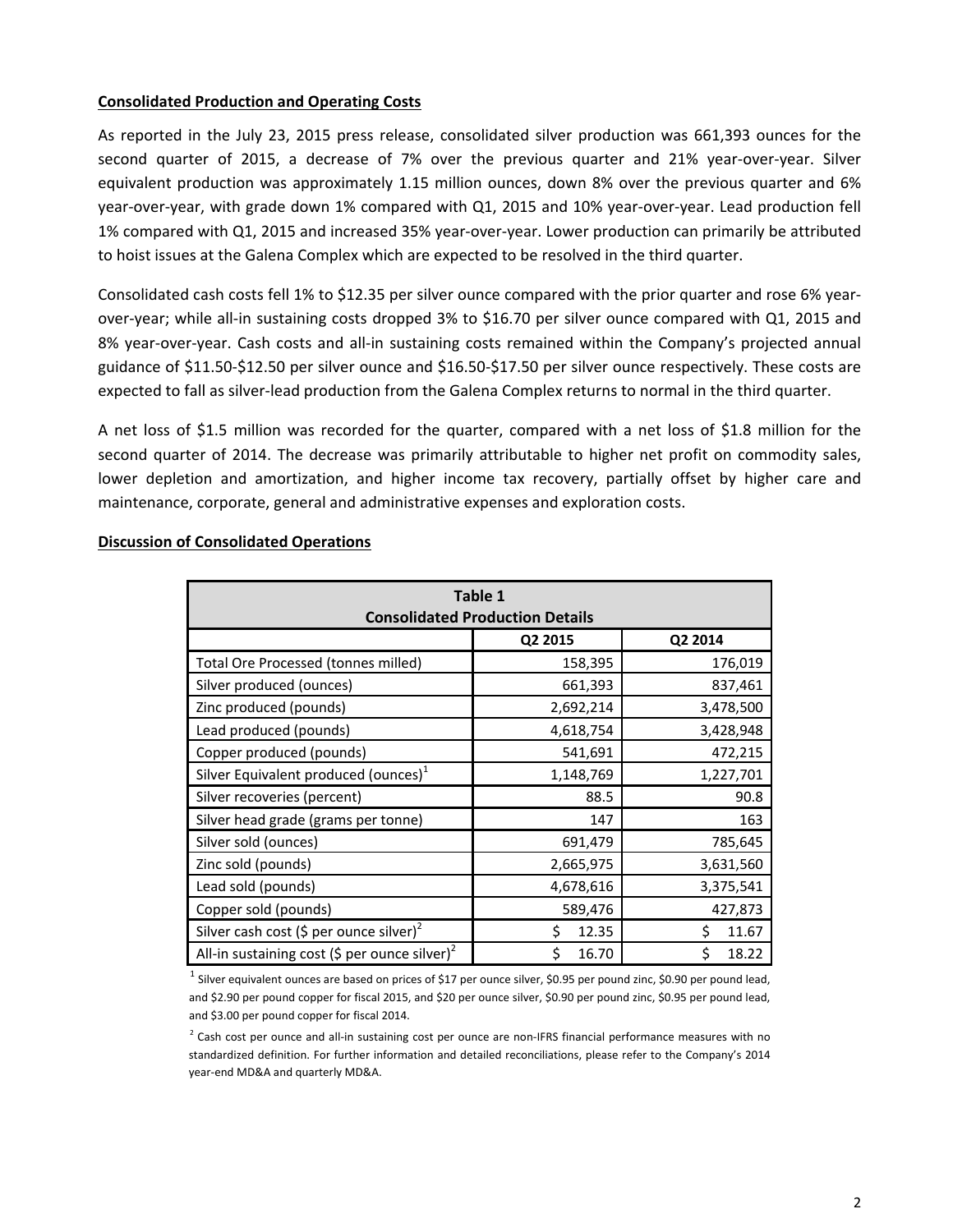#### **Cosalá Operations**

The Cosalá Operations processed 124,809 tonnes of ore at an average silver grade of 91 grams per tonne to produce 304,610 ounces of silver at a cash cost of \$9.23 per ounce, or 603,296 ounces of silver equivalent at an all-in sustaining silver cost of \$12.34 per ounce. This compares to 139,581 tonnes of ore processed in Q2, 2014 at an average silver grade of 85 grams per tonne to produce 316,738 ounces of silver at a cash cost of \$10.62 per ounce, or 577,773 ounces of silver equivalent at an all-in sustaining cost of \$22.92 per ounce.

| Table 2<br><b>Production Details - Cosalá Operations</b>  |             |             |  |
|-----------------------------------------------------------|-------------|-------------|--|
|                                                           | Q2 2015     | Q2 2014     |  |
| Total Ore Processed (tonnes milled)                       | 124,809     | 139,581     |  |
| Silver produced (ounces)                                  | 304,610     | 316,738     |  |
| Zinc produced (pounds)                                    | 2,692,214   | 3,478,500   |  |
| Lead produced (pounds)                                    | 1,370,466   | 1,388,750   |  |
| Copper produced (pounds)                                  | 443,668     | 256,913     |  |
| Silver Equivalent produced (ounces) <sup>1</sup>          | 603,296     | 577,773     |  |
| Silver recoveries (percent)                               | 83.7        | 83.3        |  |
| Zinc recoveries (percent)                                 | 82.7        | 82.5        |  |
| Lead recoveries (percent) <sup>2</sup>                    | 89.1        | 70.5        |  |
| Copper recoveries (percent)                               | 60.3        | 46.4        |  |
| Silver head grade (grams per tonne)                       | 91          | 85          |  |
| Zinc head grade (percent)                                 | 1.18        | 1.37        |  |
| Lead head grade (percent)                                 | 0.48        | 0.64        |  |
| Copper head grade (percent)                               | 0.27        | 0.18        |  |
| Silver sold (ounces)                                      | 306,593     | 325,608     |  |
| Zinc sold (pounds)                                        | 2,665,975   | 3,631,560   |  |
| Lead sold (pounds)                                        | 1,330,984   | 1,419,734   |  |
| Copper sold (pounds)                                      | 468,409     | 254,487     |  |
| Realized silver price (\$ per ounce)                      | \$<br>16.23 | \$<br>19.98 |  |
| Realized zinc price (\$ per pound)                        | \$<br>1.00  | \$<br>0.95  |  |
| Realized lead price (\$ per pound)                        | \$<br>0.88  | \$<br>0.96  |  |
| Realized copper price (\$ per pound)                      | \$<br>2.75  | \$<br>3.16  |  |
| Silver cash cost (\$ per ounce silver) $3$                | \$<br>9.23  | \$<br>10.62 |  |
| All-in sustaining cost (\$ per ounce silver) <sup>3</sup> | \$<br>12.34 | \$<br>22.92 |  |

<sup>1</sup> Silver equivalent ounces are based on prices of \$17 per ounce silver, \$0.95 per pound zinc, \$0.90 per pound lead, and \$2.90 per pound copper for fiscal 2015, and \$20 per ounce silver, \$0.90 per pound zinc, \$0.95 per pound lead, and \$3.00 per pound copper for fiscal 2014.

 $2$  Increase in lead recoveries during Q2, 2015 is a result of an adjustment to lead production from copper concentrate under a new smelter agreement in the first half of 2015.

<sup>3</sup> Cash cost per ounce and all-in sustaining cost per ounce are non-IFRS financial performance measures with no standardized definition. For further information and detailed reconciliations, please refer to the Company's 2014 year‐end MD&A and quarterly MD&A.

Despite a reduction in silver ounces year‐over‐year, all‐in sustaining costs were down \$10.58 per silver ounce. The shutdown of El Cajón, corresponding reduction in workforce and use of systematic cost controls delivered a significant decline in production costs. Looking to the second half of the year, the Cosalá operations are expected to increase silver and silver equivalent production while lowering costs, assuming current metal prices.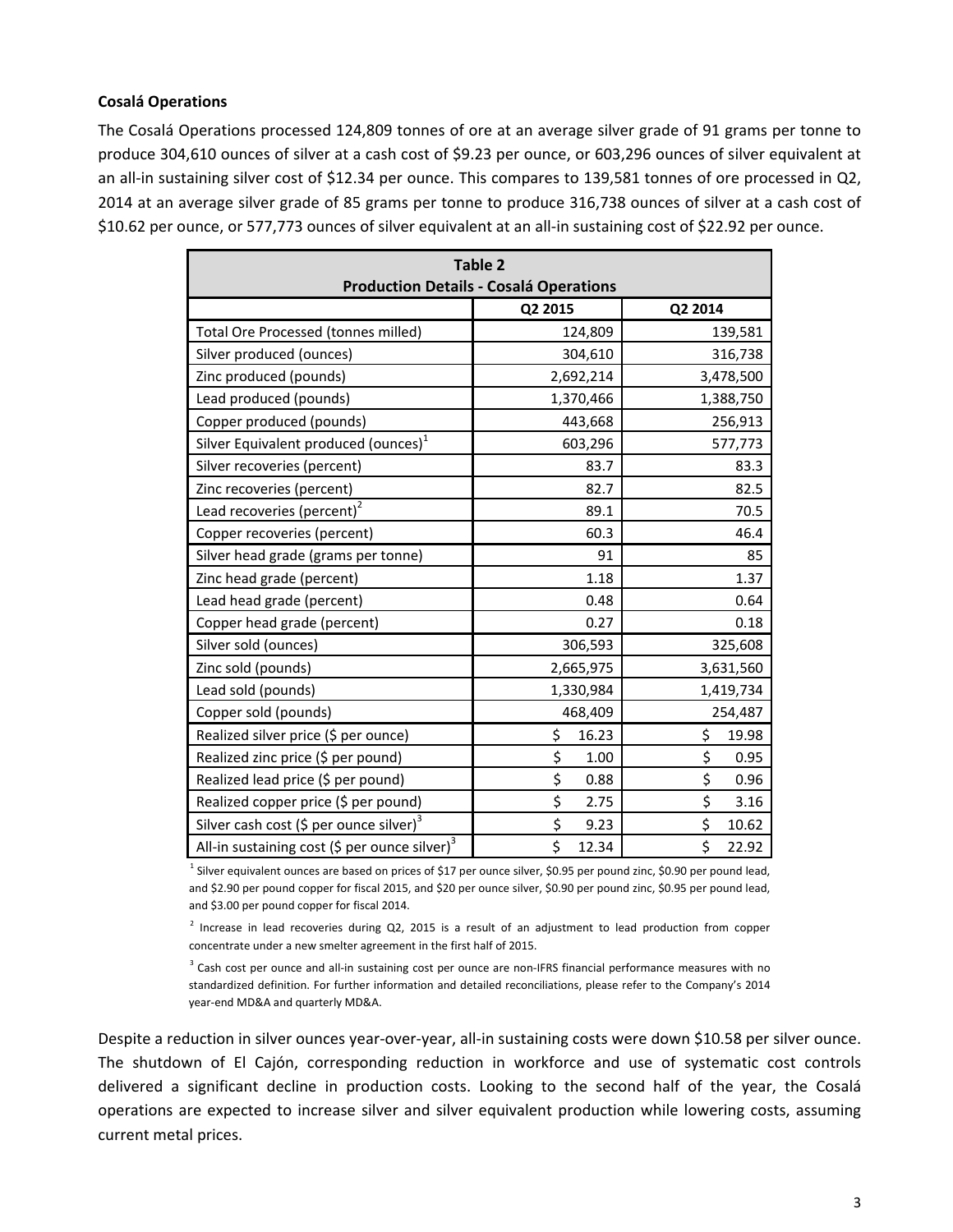#### **Galena Complex**

The Galena Complex processed 33,586 tonnes of ore at an average silver grade of 355 grams per tonne to produce 356,783 ounces of silver at a cash cost of \$15.00 per ounce, and 545,473 ounces of silver equivalent at an all‐in sustaining cost of \$20.42 per ounce. This compares to 36,438 tonnes of ore processed in Q2, 2014 at an average grade of 463 grams per tonne to produce 520,723 ounces of silver at cash costs of \$12.31 per ounce, and 649,928 ounces of silver equivalent at an all‐in sustaining cost of \$15.36 per ounce.

The Galena Shaft experienced a hoist clutch failure early in the quarter limiting production to the capacity of the No. 3 hoist. As reported in the July 23, 2015 press release, second quarter production was roughly 10,000 tonnes below budget as a result. These issues are expected to be resolved in the third quarter and there will be a full recovery of the lost tonnage over the remainder of the year assisted in part by new production from a recently developed silver‐lead area on the 3400 level.

| Table 3<br><b>Production Details - Galena Complex</b>     |             |             |  |
|-----------------------------------------------------------|-------------|-------------|--|
|                                                           | Q2 2015     | Q2 2014     |  |
| Total Ore Processed (tonnes milled)                       | 33,586      | 36,438      |  |
| Silver produced (ounces)                                  | 356,783     | 520,723     |  |
| Lead produced (pounds) <sup>1</sup>                       | 3,248,288   | 2,040,198   |  |
| Copper produced (pounds) $1$                              | 98,023      | 215,302     |  |
| Silver Equivalent produced (ounces) <sup>2</sup>          | 545,473     | 649,928     |  |
| Silver recoveries (percent)                               | 93.0        | 96.1        |  |
| Lead recoveries (percent)                                 | 88.7        | 92.6        |  |
| Copper recoveries (percent)                               | 94.8        | 96.2        |  |
| Silver head grade (grams per tonne)                       | 355         | 463         |  |
| Lead head grade (percent)                                 | 6.26        | 5.97        |  |
| Copper head grade (percent)                               | 0.67        | 0.52        |  |
| Silver sold (ounces)                                      | 384,886     | 460,037     |  |
| Lead sold (pounds)                                        | 3,347,632   | 1,955,807   |  |
| Copper sold (pounds)                                      | 121,067     | 173,386     |  |
| Realized silver price (\$ per ounce)                      | \$<br>16.29 | \$<br>19.48 |  |
| Realized lead price (\$ per pound)                        | \$<br>0.88  | \$<br>0.96  |  |
| Realized copper price (\$ per pound)                      | \$<br>2.70  | \$<br>3.05  |  |
| Silver cash cost (\$ per ounce) <sup>3</sup>              | \$<br>15.00 | \$<br>12.31 |  |
| All-in sustaining cost (\$ per ounce silver) <sup>3</sup> | \$<br>20.42 | \$<br>15.36 |  |

 $^{1}$ Lead and silver grades only refer to grades in silver-lead and silver-copper ores, respectively.

<sup>2</sup> Silver equivalent ounces are based on prices of \$17.00 per ounce silver, \$0.90 per pound lead, and \$2.90 per pound copper for fiscal 2015, and \$20 per ounce silver, \$0.95 per pound lead, and \$3.00 per pound copper for fiscal 2014.

<sup>3</sup> Cash cost per ounce and all-in sustaining cost per ounce are non-IFRS financial performance measures with no standardized definition. For further information and detailed reconciliations, please refer to the Company's 2014 year‐end MD&A and quarterly MD&A.

Newly refurbished components for the Galena hoist were received after the quarter‐end and installation is underway. The Galena Shaft is expected to be fully operational in the next few weeks. As a result, production levels will recover assisted by commencement of production from a recently developed silver‐ lead area on the 3400 level, which will drive increased silver and silver equivalent production and lower production costs in the second half of 2015.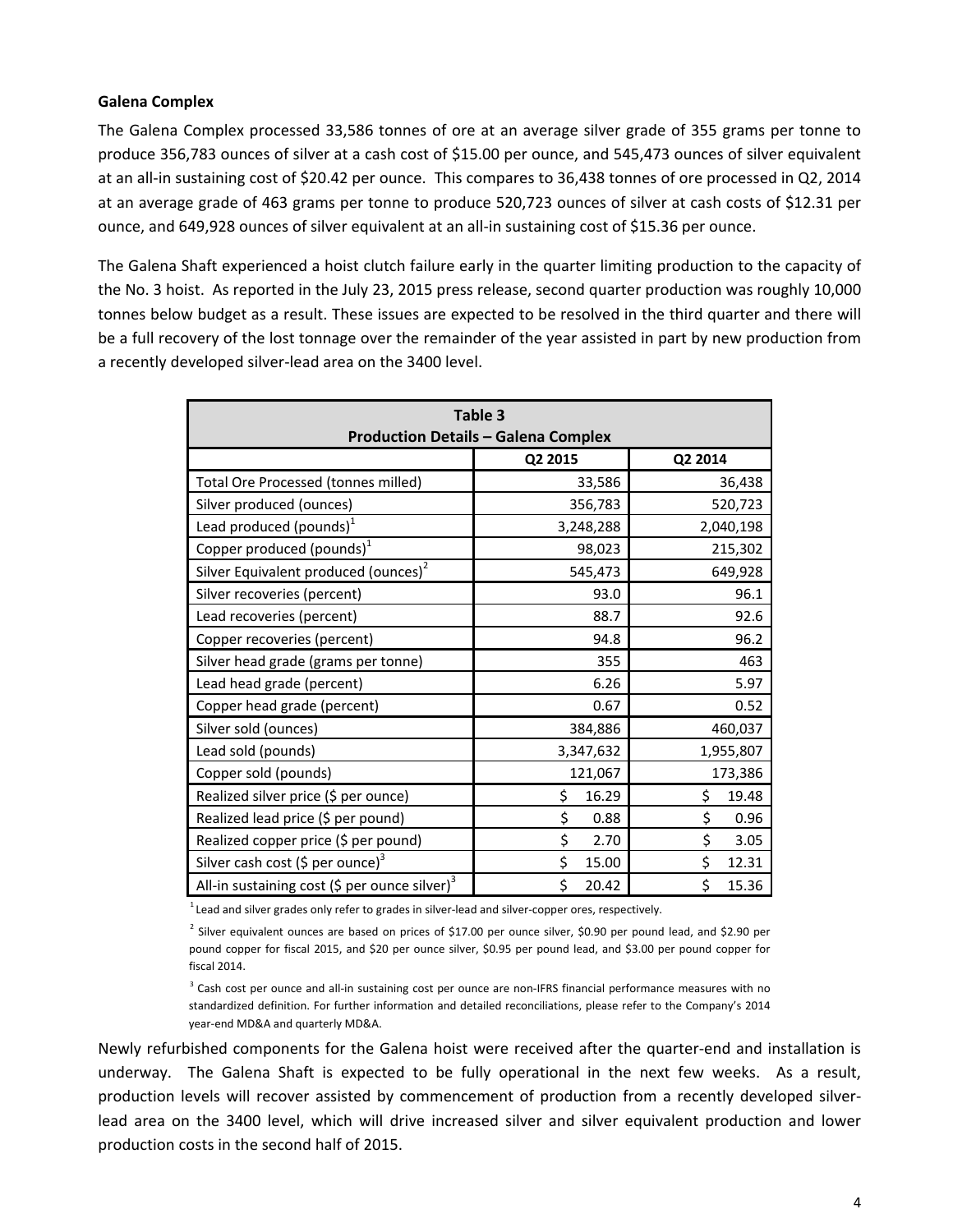## **Development and Exploration Update**

#### **Cosalá Operations**

## *San Rafael*

During the first half of the year Management advanced the San Rafael Project, completing approximately 1,000 meters of surface drilling to assess and better define the characteristics of the host rocks and mineralization, as well as generate fresh sample for metallurgical testing. The deposit hosts a large polymetallic resource and current efforts are focused on updating geological models, confirming metallurgy and establishing preliminary mine design. The Company expects a prefeasibility study for this project to be completed during the second half of the year. Surface mapping and data compilation continued. An area of suspected massive sulphide mineralization was uncovered south of the known San Rafael deposit. Hand trenching and sampling is underway and a plan is being developed to attempt mechanical trenching.

## *Regional Mapping*

Surface mapping in areas above Nuestra Señora and south of San Rafael is underway to assist with interpretation of these mineral deposits and to help define new and/or expanded resources. A zone of skarn with sulphides has been traced on surface from the Nuestra Señora area to the south and west for a distance of over 1,500 meters. Sampling and detailed exploration of the zone continues.

## **Galena Complex**

Drilling at the Galena Complex during the second quarter continued to focus on near‐term resources. The work was concentrated on silver-lead targets around the 3200 level. Geologists continue to improve their understanding of potentially high‐grade, mineable, extensive silver‐lead mineralization between the 2800 to 3700 level area. Sections in this part of the mine underwent limited historical development and development has commenced in preparation for renewed mining in these areas. Meaningful production is expected to begin later in 2015.

## **Equity Offering and Credit Agreement**

The Company ended the second quarter with \$5.6 million in cash and \$15.3 million in working capital. However, in light of current metal prices, it has taken actions to protect itself from further downturns while funding low capital, high return projects by raising approximately CDN \$3 million pursuant to equity and debt financing arrangements.

The equity financing is pursuant to a Private Placement offering of units ("Units") for a minimum of CDN \$1.7 million on a "best efforts" basis. A number of current institutional shareholders are expected to participate. The offering price will be CDN \$0.18 per Unit. Each Unit will consist of one common share of the Company and one‐half of one common share purchase warrant (each whole common share purchase warrant, a "Warrant"). Each Warrant will entitle the holder to acquire one common share at an exercise price of CDN \$0.25 for a period of 36 months from the closing. The Private Placement is subject to a number of standard conditions including, but not limited to, receipt of all necessary approvals, including the approval of the Toronto Stock Exchange and applicable securities regulatory authorities and entering into definitive transaction documents.<sup>3</sup>

 $3$  The Private Placement will be made on a private placement basis, exempt from prospectus and registration requirements of applicable securities law. The securities have not been registered under the *United States Securities Act of 1933*, as amended (the "Securities Act") or any state securities laws, and may not be offered or sold in the United States absent registration or an application exemption from registration. This news release does not constitute an offer to sell or the solicitation of an offer to buy nor shall there be any sales of the securities in any state in which such offer, solicitation or sale would be unlawful.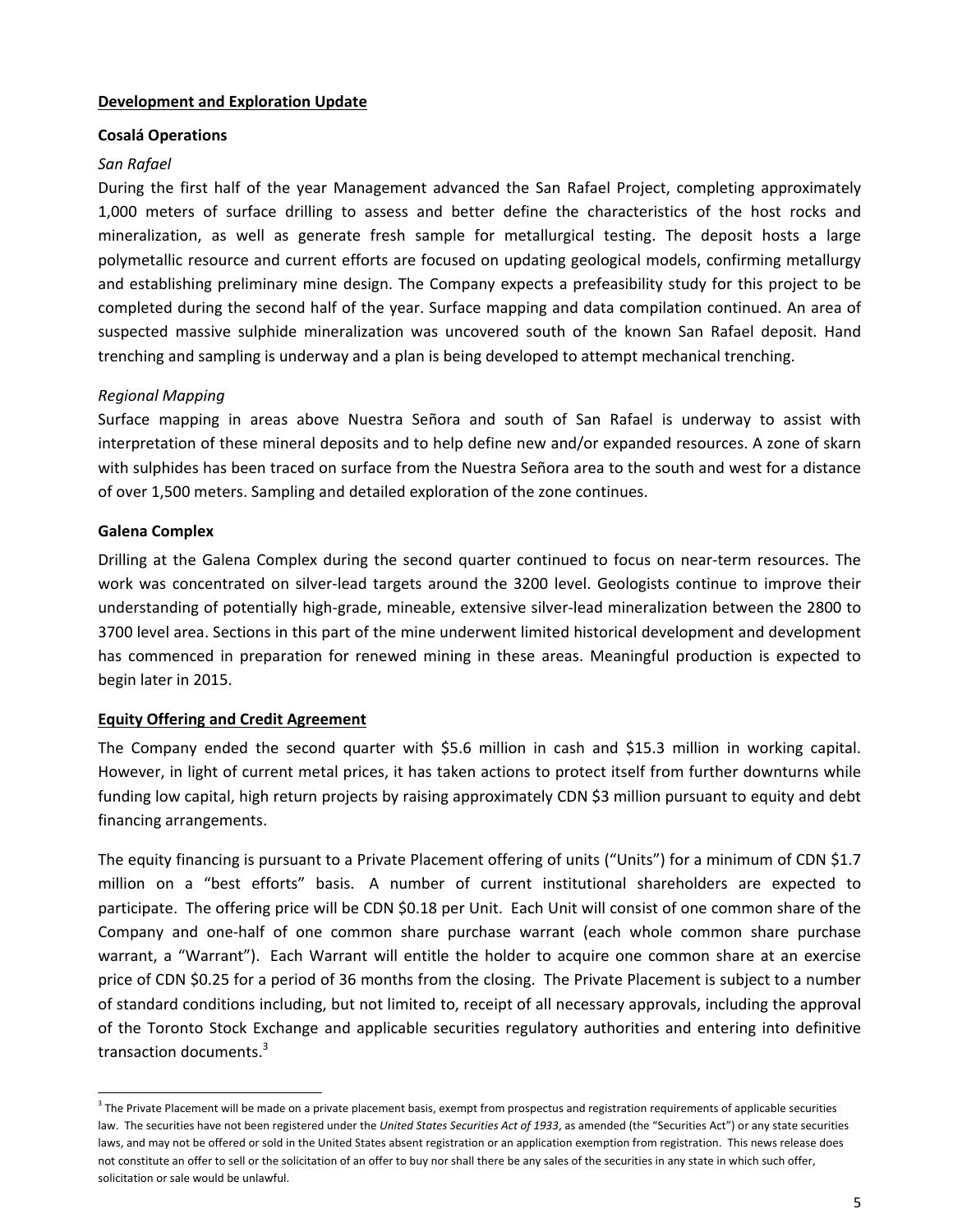Medalist Capital Ltd has acted as agent (the "Agent") for the brokered portion of the Private Placement and will receive a commission in connection with these services.

The Company has also agreed to terms regarding subordinated debt of \$1 million with a certain lender in the form of secured second lien notes (the "Subordinated Notes") with a 12 month term. Interest on the Subordinated Notes will accrue from the closing at a rate of 12% and will be payable monthly in cash beginning the sixth month following closing with the balance due on maturity. The Subordinated Notes will be secured by all assets, other than real property assets, which are charged by the existing first lien loan and will rank second behind the existing first lien loan. The debt may be repaid at any time during the term at 100% of principal plus accrued interest to the date of repayment. The Company will issue Warrants to the lender on the same terms, including coverage ratio, referenced above for the Private Placement adjusted for the USD/CAD exchange ratio at the time of issuance on closing. The financing is expected to close within 30 days of this announcement and is subject to a number of conditions precedent including, but not limited to, satisfactory completion of due diligence and entering into definitive transaction documents.

The net proceeds from the sale of the Units and Subordinated Notes will be used to complete the Galena 3000 level silver‐lead development, partially extract a crown pillar at Nuestra Senora, complete the San Rafael pre‐feasibility study and for general administrative and corporate purposes. The offering is expected to close on or about August, 20, 2015.

As previously announced, the Company has amended the terms of its existing CDN \$8.5 million credit agreement with Royal Capital Management Corporation to extend the maturity date of the facility from August 2016 to December 2017. The amendment also amended the terms of the amortization payments to January 2017 in monthly increments of CDN\$0.5 million, with the balance due and payable on maturity.

# **About Americas Silver**

Americas Silver Corporation is a mining company focused on growth in precious metals from its existing asset base and execution of targeted accretive acquisitions. Americas owns and operates the Cosalá Operations in Sinaloa, Mexico and the Galena Mine Complex in Idaho, USA.

Mr. Daren Dell, Senior Vice‐President Technical Services and a Qualified Person under Canadian Securities Administrators guidelines, has approved the applicable contents of this news release.

# **Quality Assurance / Quality Control ("QA/QC")**

The Company maintains a QA/QC Program for assays, including the use of standards, blanks and duplicates. All QA/QC results are routinely evaluated using a program of QA/QC monitoring. Details of the program are provided in the Company's NI 43‐101 compliant Technical Report on the Galena Complex and Cosalá Operations which are available at sedar.com

For further information please see SEDAR or americassilvercorp.com.

## **Cautionary Statement on Forward‐Looking Information:**

This news release contains "forward-looking information" within the meaning of applicable securities laws. Forward‐looking information includes, but is not limited to, the Company's expectations intentions, plans, assumptions and beliefs with respect to, among other things, the Cosalá Operations and Galena Complex. Often, but not always, forward‐looking information can be identified by forward‐looking words such as "anticipate", "believe", "expect", "goal", "plan", "intend", "estimate", "may", "assume" and "will" or similar words suggesting future outcomes, or other expectations, beliefs, plans, objectives, assumptions, intentions,